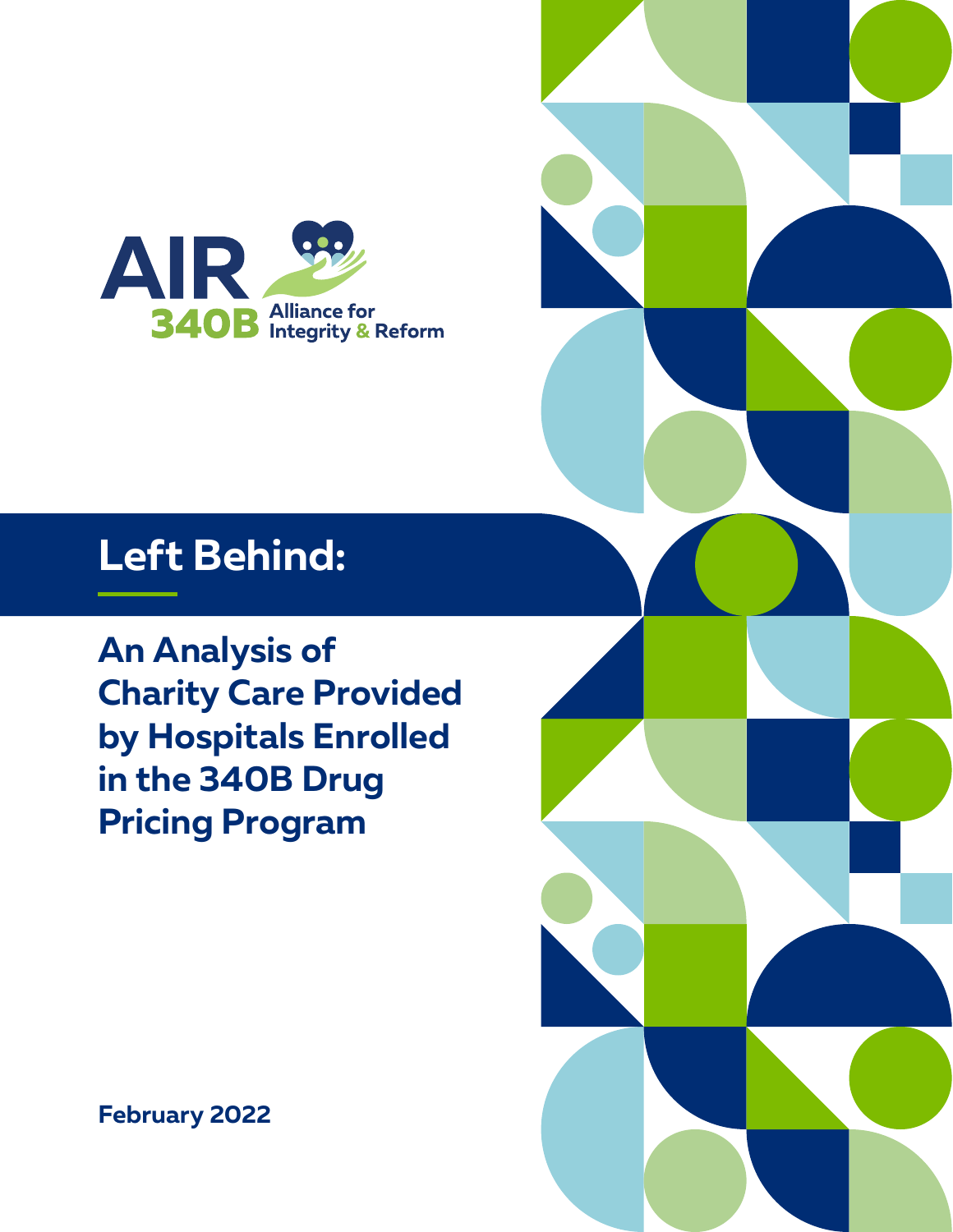## **Executive Summary**

The hospitals that participate in the 340B program obtain steep discounts for qualifying prescription medicines, with no obligation that they pass those discounts to patients or reinvest profits from 340B discounts into free or reduced cost care for low-income patients.1 To examine whether participating hospitals are using 340B revenue to fund free and reduced cost care for uninsured or vulnerable populations, the Alliance for Integrity and Reform of 340B (AIR340B) engaged Avalere Health to analyze charity care provided by 340B hospitals.

**One-quarter (25 percent) of 340B DSH hospitals provide charity care that represents less than 1 percent of their total operating costs.**

Source: Avalere Health analysis of FY 2019 Medicare cost report data

The findings of this report raise questions regarding whether the eligibility criteria for Disproportionate Share Hospitals

(DSH) are aligned with Congress' goal of supporting access to medicines for uninsured or vulnerable populations.

During the eight years since AIR340B first released an analysis of hospital charity care<sup>2</sup>, the 340B program has more than quadrupled in size (from \$9 billion in 2014 to \$38 billion in 2020)<sup>3</sup>, and yet most 340B hospitals continue to provide low levels of charity care, as a percent of their operating costs.

The analysis of hospital charity care levels in this report comes from data that hospitals reported in their fiscal year (FY) 2019 Medicare cost reports. The data reveal that many of the hospitals enrolled in the 340B program are providing minimal levels of charity care to vulnerable patients. While some 340B hospitals provide considerable charity care, for one-quarter (25 percent) of 340B DSH hospitals, charity care represents less than 1 percent of total operating costs. The new data also show that about two-thirds (65 percent) of 340B DSH hospitals provide less charity care as a percent of operating costs than the average for all hospitals (340B and non-340B). Consistent with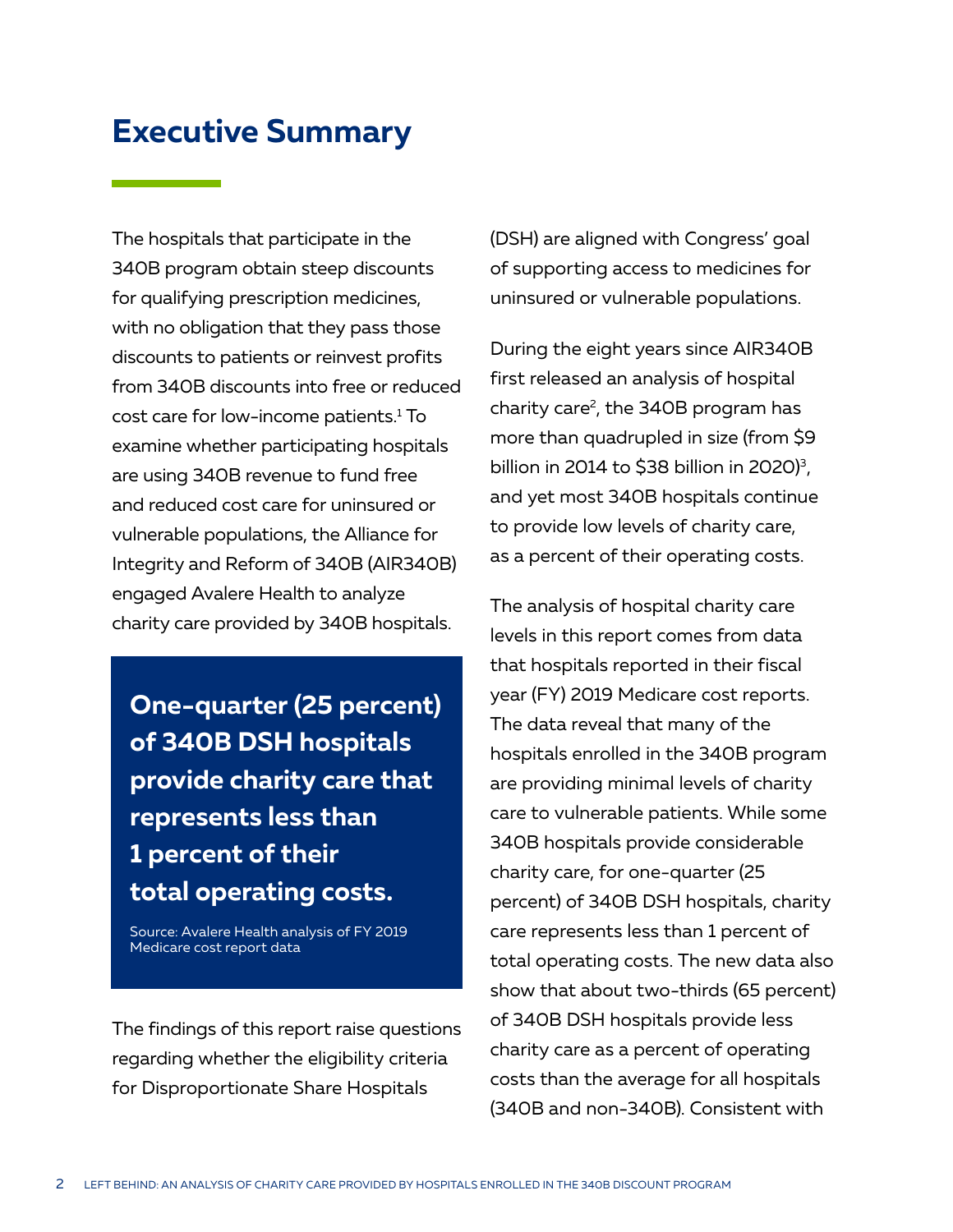past analyses, $4$  the data from the FY 2019 cost reports also show that a small share of 340B DSH hospitals (29 percent) account for the bulk of total charity care from all 340B hospitals.

The 340B program has grown dramatically since its inception in 1992, and it is clear the program lacks an adequate structure for accountability and transparency for participating hospitals. Despite continuing widespread support for the program's original safety-net mission, 340B has in reality grown into a profit-driven program. Program growth has been fueled by flawed program guidance, a lack of sufficient oversight, major shifts in the overall health system, and evidence that the program may be leading to market distortions. All of these factors also raise questions about the 340B program's design and sustainability.<sup>5</sup> These recurring questions and the results of this analysis of charity care highlight the need for change. It is critical that Congress consider revising eligibility criteria for 340B hospitals so that hospital eligibility metrics better target true safety-net hospitals, and not hospitals that provide only a minimal level of charity care.

## **Background**

Congress created the 340B program in 1992 to reinstate the deep discounts that manufacturers had voluntarily provided to many safety-net facilities before the 1990 enactment of the Medicaid drug rebate statute.<sup>6</sup> This 1990 statute established a nationwide drug rebate program for state Medicaid agencies and set forth a rebate formula that considered the "best price" a manufacturer gave to effectively any customer. Congress failed to exempt manufacturers' voluntary discounts to safety-net providers from Medicaid's "best price," which inadvertently impacted the discounts manufacturers provided. Later in 1992, Congress responded by amending the Medicaid rebate statute to exempt these discounts from "best price" and create the 340B Drug Discount Program, which established discounted prices for eligible safety-net providers based on a specific formula.7 These providers, also known as "covered entities," include select federal grantees and certain hospitals.8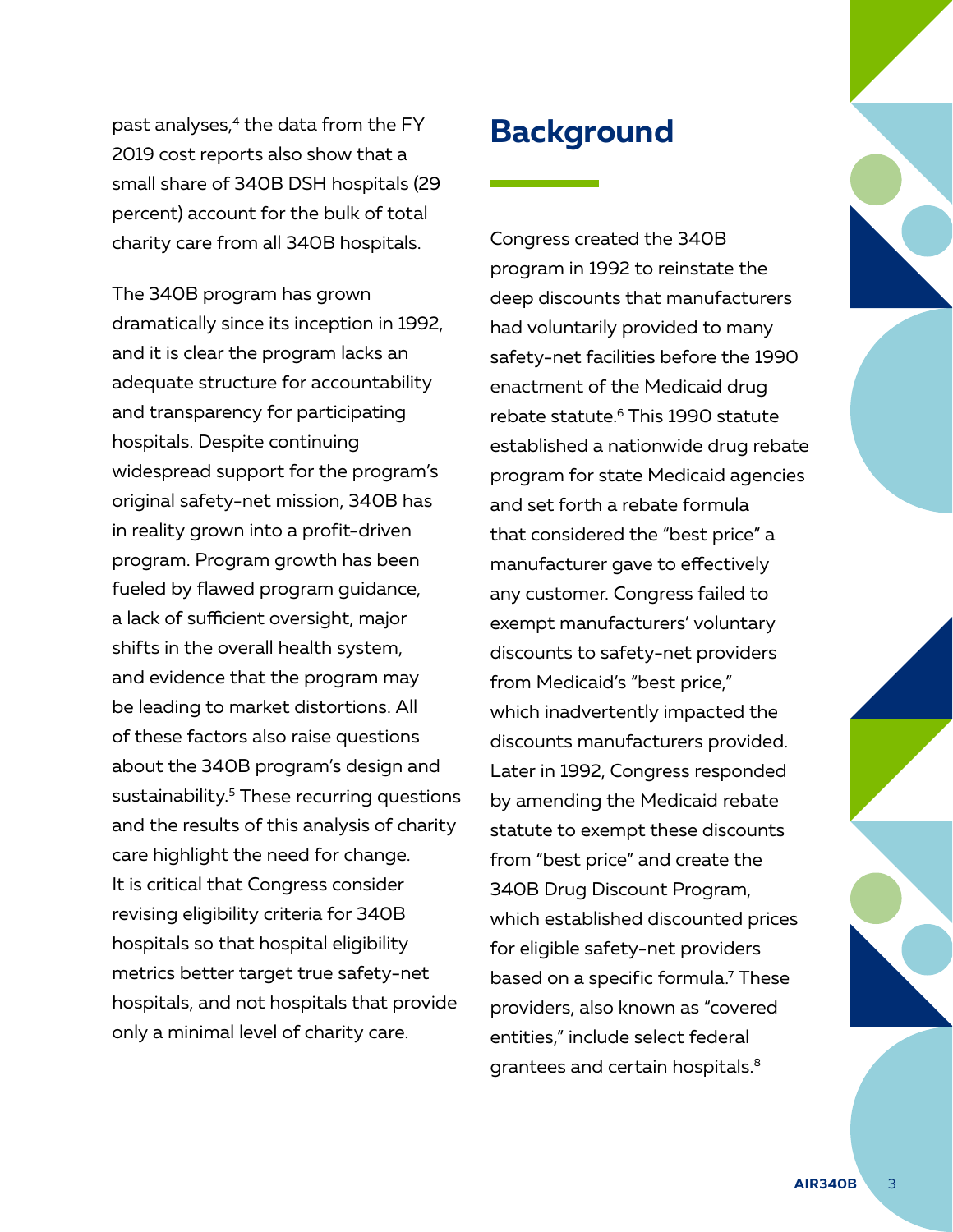### **HOSPITAL ELIGIBILITY FOR THE 340B PROGRAM**

Hospital eligibility for the 340B program is defined in the 340B statute. Qualifying nonprofit hospitals can participate in the 340B program and then get discounted medicines for their patients.

In 2004, slightly less than half (49 percent) of 340B sales were to hospitals.9 That has shifted over time and more recently about 80 percent of 340B sales were to DSH hospitals,<sup>10</sup> which are the focus of this analysis.<sup>11</sup>

These hospitals qualify for the 340B program based, in part, on their DSH hospital percentage, which is a measure relating to the share of Medicaid and low-income Medicare patients treated in a hospital's inpatient units and was not developed for application to the 340B program. The DSH hospital metric is used by the Centers for Medicare & Medicaid Services to identify hospitals that qualify for additional Medicare payments based on serving a "significantly disproportionate number of low-income patients."12 As demonstrated in this paper, a high disproportionate share adjustment percentage is not always linked to high levels of charity care. In fact, declines in charity care due to uninsured patients becoming eligible

for Medicaid through the eligibility expansions under the Patient Protection and Affordable Care Act (ACA) have made more hospitals eligible for 340B as their DSH hospital percentages increase.<sup>13</sup>

The current eligibility criteria have allowed many hospitals to qualify for 340B discounts even though they may not serve significant numbers of vulnerable or uninsured patients and may not provide significant amounts of charity care.

To be eligible for 340B, hospitals must be: (1) owned or operated by a unit of state or local government; (2) a public or private nonprofit hospital formally granted governmental powers by a state or local government; or (3) a private nonprofit hospital contracted with a state or local government to provide health care services to low-income individuals who are not Medicare or Medicaid eligible. Under the program, hospitals that qualify for 340B through a contract obtain 340B discounted medicines for any patient receiving a hospital outpatient service, not merely those patients who receive services related to a hospital's governmental powers or the contracts that make it eligible for 340B participation. Approximately two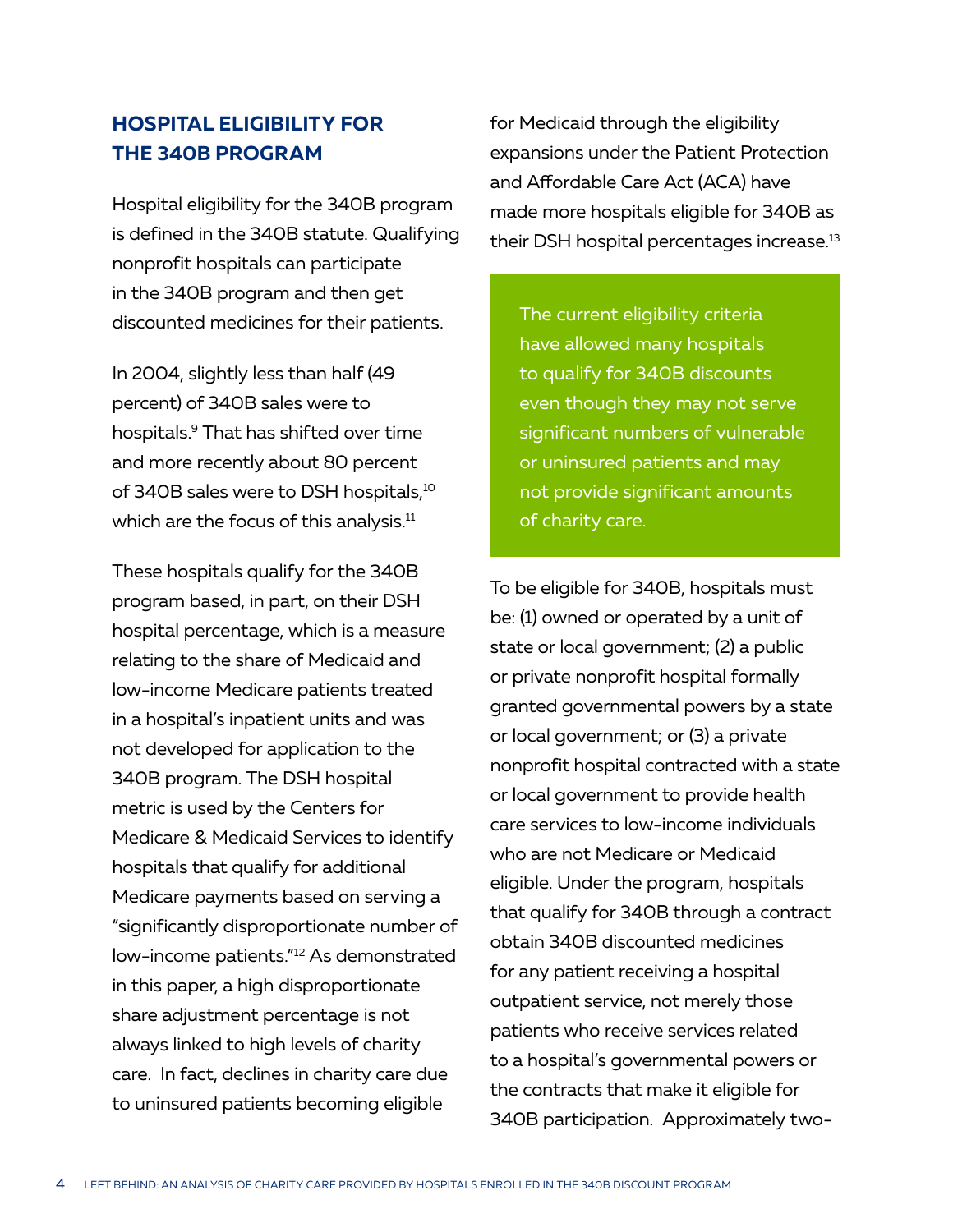thirds of hospitals that participate in the 340B program are private, nonprofit hospitals that qualify for the program, in part, based on having contracts in place with state or local governments to provide health care services to low-income individuals who are not eligible for Medicare or Medicaid.14

Recent evidence suggests that the Health Resources and Services Administration (HRSA), which administers the 340B program, may not be providing sufficient oversight of these government contracts to ensure that the eligibility standards are aligned with congressional intent.15 The legislative history demonstrates that Congress intended that private nonprofit hospitals that contract with a state or local government to provide health care to many "low-income individuals who are not eligible for Medicaid or Medicare" (and met additional requirements) could participate in the 340B program. However, such hospitals could not participate if they only have "a minor contract to provide indigent care which represents an insignificant portion of its operating revenues."16

In a report released in December 2019, the Government Accountability Office (GAO) found significant shortcomings in many hospitals' contracts. Among

other things, few contracts included details about the amount or type of care hospitals were required to provide, and in some instances, documents provided by hospitals were not contracts at all.<sup>17</sup> While HRSA has started reviewing these contracts as part of the annual 340B recertification process, GAO has found that HRSA has not issued guidance that describes how 340B program auditors are to identify whether those contracts meet the standards set by Congress.<sup>18</sup>

### **PAST ANALYSES OF 340B HOSPITALS, THE DSH HOSPITAL METRIC, AND CHARITY CARE**

Since 1992, the DSH hospital metric itself has been the subject of careful analyses that have shed light on what it does and does not measure. The analyses call into question the DSH hospital metric's use in helping determine 340B hospital eligibility.19 As noted previously, the DSH hospital metric was not designed for 340B eligibility purposes and does not measure the percentage of uninsured patients a hospital serves, or the level of charity care it provides. In 2018, a GAO analysis of hospital charity care found that a fifth of the 340B hospitals in the study were among hospitals that provided the lowest amounts of charity care.<sup>20</sup>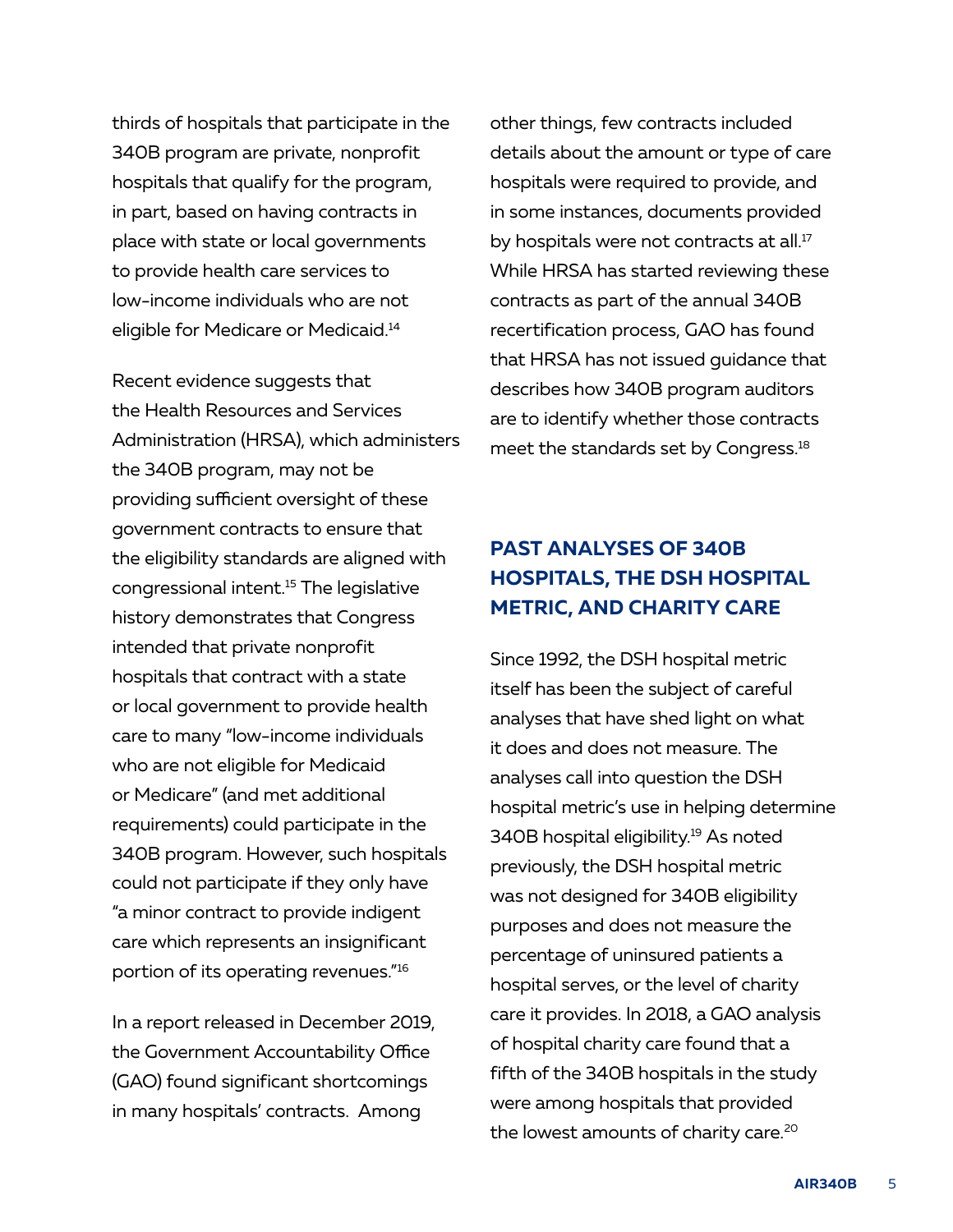Additionally, a recent academic study found that hospital enrollment in the 340B program was not associated with an increase in the provision of uncompensated care.<sup>21</sup> A GAO study also found that the majority of 340B DSH hospitals surveyed do not pass 340B discounts on to low-income, uninsured patients when these patients fill their prescriptions at an outside pharmacy that has a contract with a 340B hospital (known as a contract pharmacy).<sup>22</sup>

The 340B program has transformed from a well-intentioned program that was supposed to preserve discounts manufacturers previously offered true safety-net providers before 1992, to one that includes a significantly larger number of hospitals today. Meanwhile, the environment in which nonprofit hospitals operate has also evolved substantially. As highlighted in a 2017 National Academy of Sciences report, "in the years since [340B's] inception, the structure of hospitals in the United States has dramatically changed, with nonprofit hospitals increasingly displaying characteristics of for-profit hospitals."23 That trend, combined with the fact that the DSH hospital metric does not measure the amount of charity care hospitals deliver, raises questions about whether the program is being appropriately targeted to only those

facilities that spend significant resources providing care to disadvantaged populations.

### **Hospital Charity Care**

The charity care data analyzed in this paper reflects the cost of providing free or discounted care to low-income individuals who qualify for a hospital's charity care program. The analysis focuses solely on charity care and not the broader category of uncompensated care, which includes bad debt from non-indigent and insured patient accounts.

This paper's primary focus on charity care is consistent with the 340B program's intent, which is to sustain care for the vulnerable or uninsured.

Many acute care hospitals provide charity care to patients who meet certain income and asset requirements. The specific nature of charity care can vary by hospital, as individual hospitals develop their own policies regarding the criteria individuals must meet to qualify. Although the American Hospital Association's (AHA) voluntary policies and guidelines for hospitals suggest that care should be provided free of charge to patients below 200 percent of the federal poverty level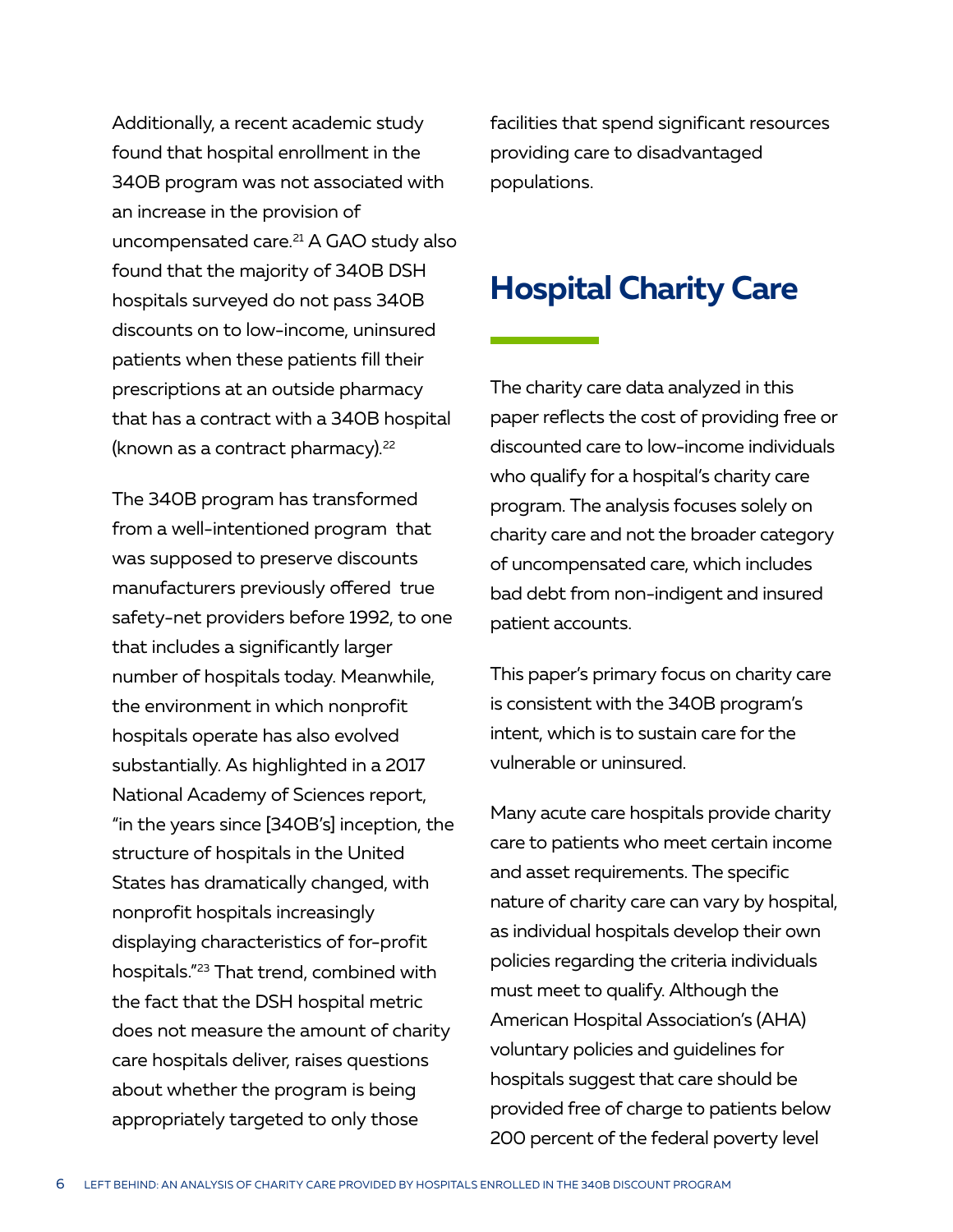who have "a level of [financial] assets appropriate for the community," there is no requirement that hospitals follow these policies and quidelines.<sup>24</sup>

IRS regulations require tax-exempt hospitals to establish publicly available written financial assistance policies that apply to all emergency and medically necessary care that hospitals provide.25 Those policies must include eligibility criteria for financial assistance, and whether such assistance includes free or discounted care. The policies must also set forth the basis for calculating amounts charged to patients, and must limit the amount the hospital charges for emergency or medically necessary care it provides to an individual who is eligible for financial assistance, but only to no more than the amount generally billed to individuals who have insurance covering such care.<sup>26</sup> However, neither the IRS regulations nor the 340B program requires hospitals to provide free or reducedprice care to low-income uninsured individuals.

Under the IRS regulations, hospitals can set their own eligibility standards for charity care programs. Given this flexibility, the IRS regulations do not appear sufficient to ensure that the nonprofit, tax-exempt hospitals that qualify for 340B fulfill congressional expectations for the 340B program.

This paper analyzes whether current 340B hospital eligibility criteria appropriately target hospitals that provide relatively high levels of free or reduced-price care to vulnerable or uninsured patients.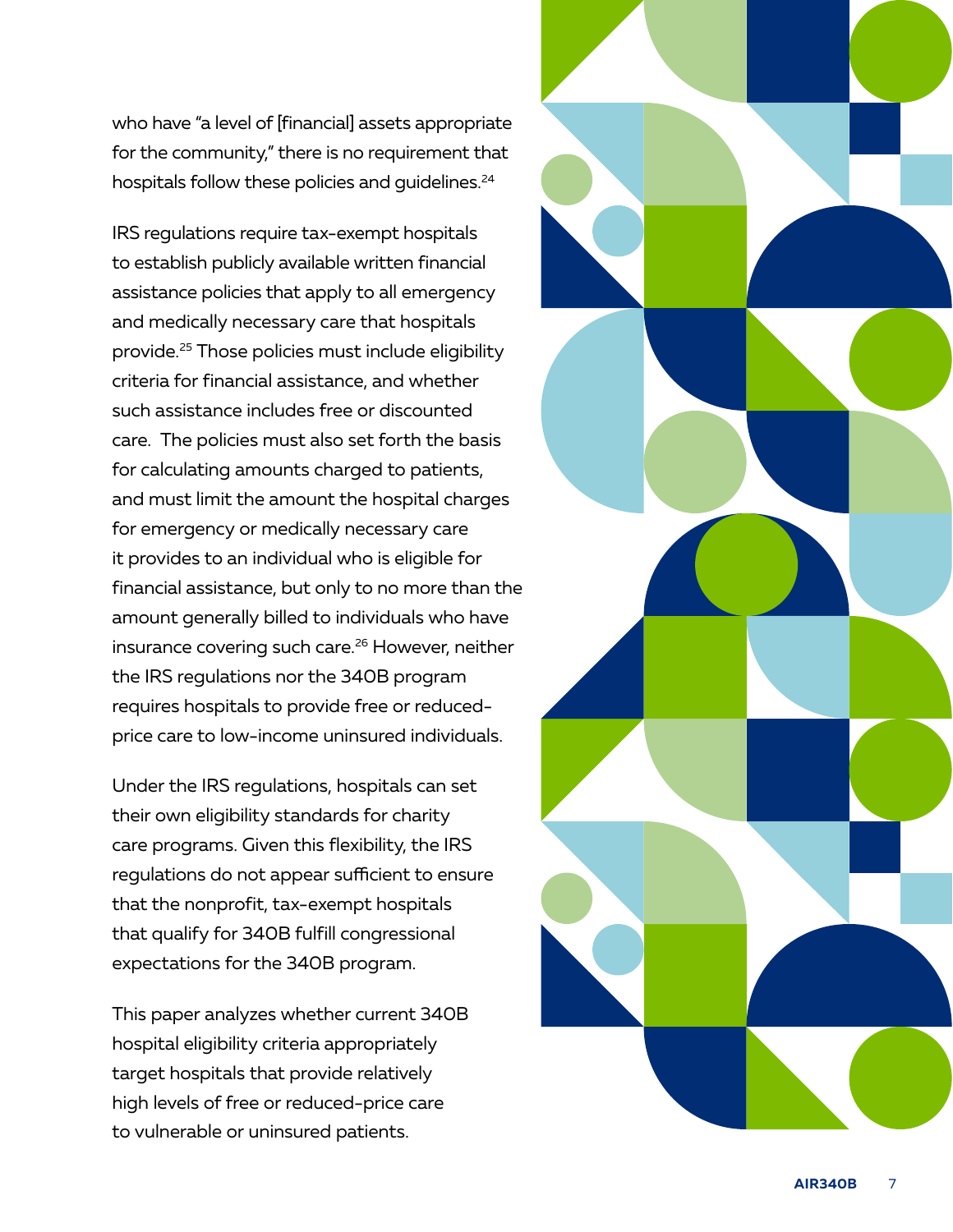## **Methodology**

The analysis presented in this paper is based on data obtained from FY 2019 Medicare cost reports analyzed by Avalere Health LLC (Avalere) to determine the share of total hospital costs attributable to charity care, as reported by the hospital (see Appendix A for more information on charity care and data methods).

The paper is based on data from the Medicare cost reports, which are filed annually by hospitals and were redesigned in 2010 to more accurately capture the cost of the charity care that hospitals provide. This Medicare cost report data on charity care was also used by the GAO for a June 2015 report on 340B, in which the GAO stated that it "confirmed with CMS that the agency did not have any concerns about our use of the data." The GAO also stated that it performed "data reliability assessment and concluded that the cost report data were sufficiently reliable."

The analysis in this paper excludes Critical Access Hospitals because those rural hospitals have very different cost structures than other hospitals and qualify for 340B based on different metrics (see Appendix B for more information on Critical Access Hospitals).

Additionally, Freestanding Cancer Hospitals, Rural Referral Centers, Children's Hospitals, and Sole Community Hospitals were excluded from this analysis.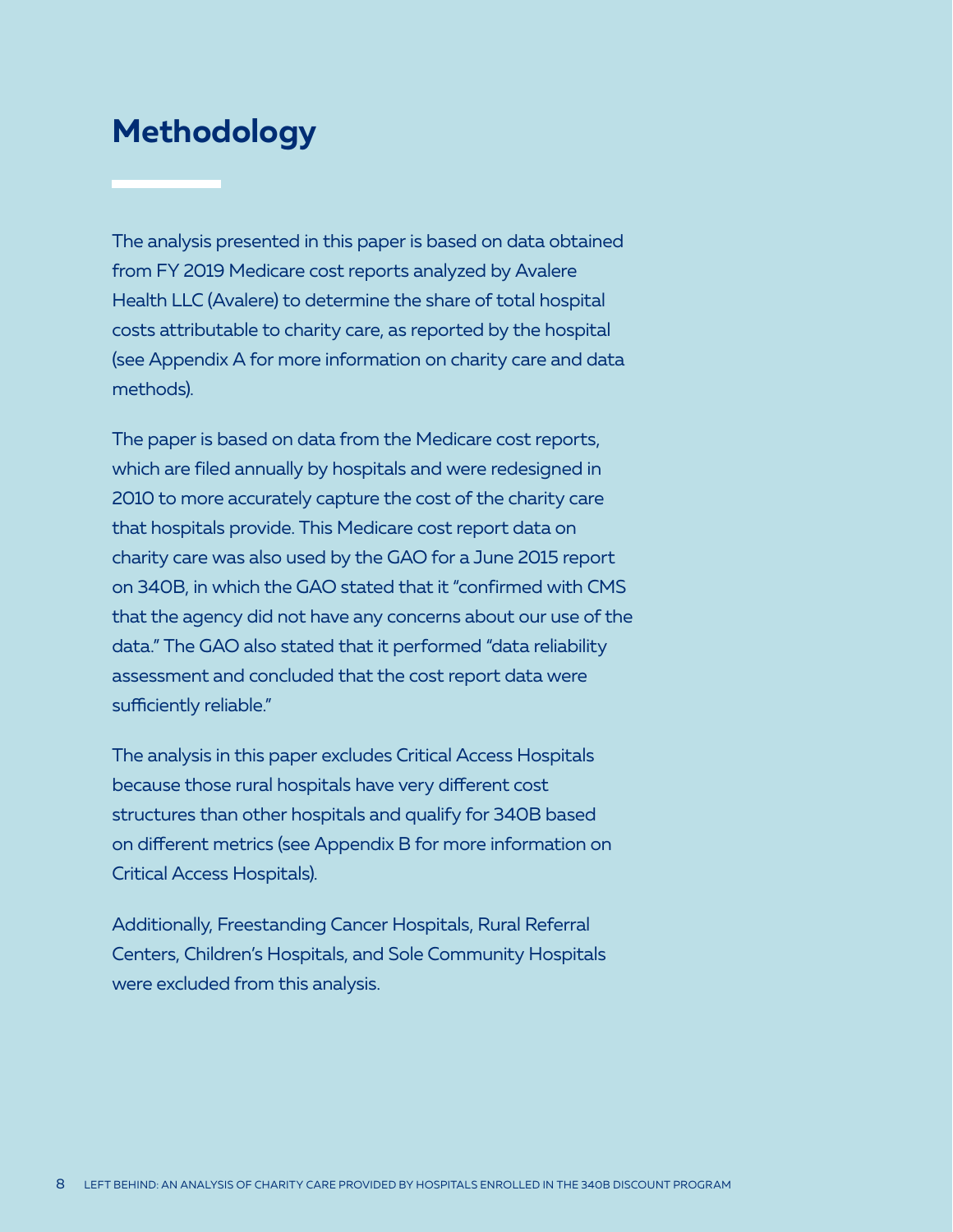## **Results of Charity Care Analysis**

The findings of this analysis demonstrate that the 340B program includes many hospitals that provide minimal charity care. In fact, for one-quarter (25 percent) of the 340B hospitals studied, charity care represents less than one percent of hospital operating costs (Figure 1). These hospitals provide a level of charity care that is far below the 2.9 percent national average for all short-term acute care hospitals, regardless of 340B status. An additional 40 percent of the 340B hospitals studied provide charity care that represents between 1 percent and 2.9 percent of operating costs. In total, about two-thirds (65 percent) of 340B hospitals provide less charity care than the national average for all hospitals, including for-profit hospitals.

**In total, 65 percent of 340B hospitals provide less charity care than the national average for all short-term acute care hospitals, including for-profit hospitals.**

Source: Avalere Health analysis of FY 2019 Medicare cost report data

#### FIGURE 1

### **About Two-Thirds of 340B DSH Hospitals Provide Below Average Levels of Charity Care**



**Charity Care Provided by 340B DSH Hospitals, FY 2019 (As a Percent of Total Operating Costs)**

- Charity Care Level: <1.0% Charity Care Level: 1.0-2.9%
- Charity Care Level: 2.8-4.9%
- Charity Care Level: 5.0-9.9% n.
- Charity Care Level: 10.0%  $\overline{\phantom{a}}$

STACH: Short-Term Acute Care Hospital DSH: Disproportionate Share Hospital Source: Avalere analysis of FY 2019 Medicare cost reports submitted by 3,209 STACHs. Of those, 1,128 hospitals were participating in 340B as a DSH entity for a full or portion of their cost reporting period based on the enrollment and termination dates in the Office of Pharmacy Affairs (OPA) 340B Database, and submitted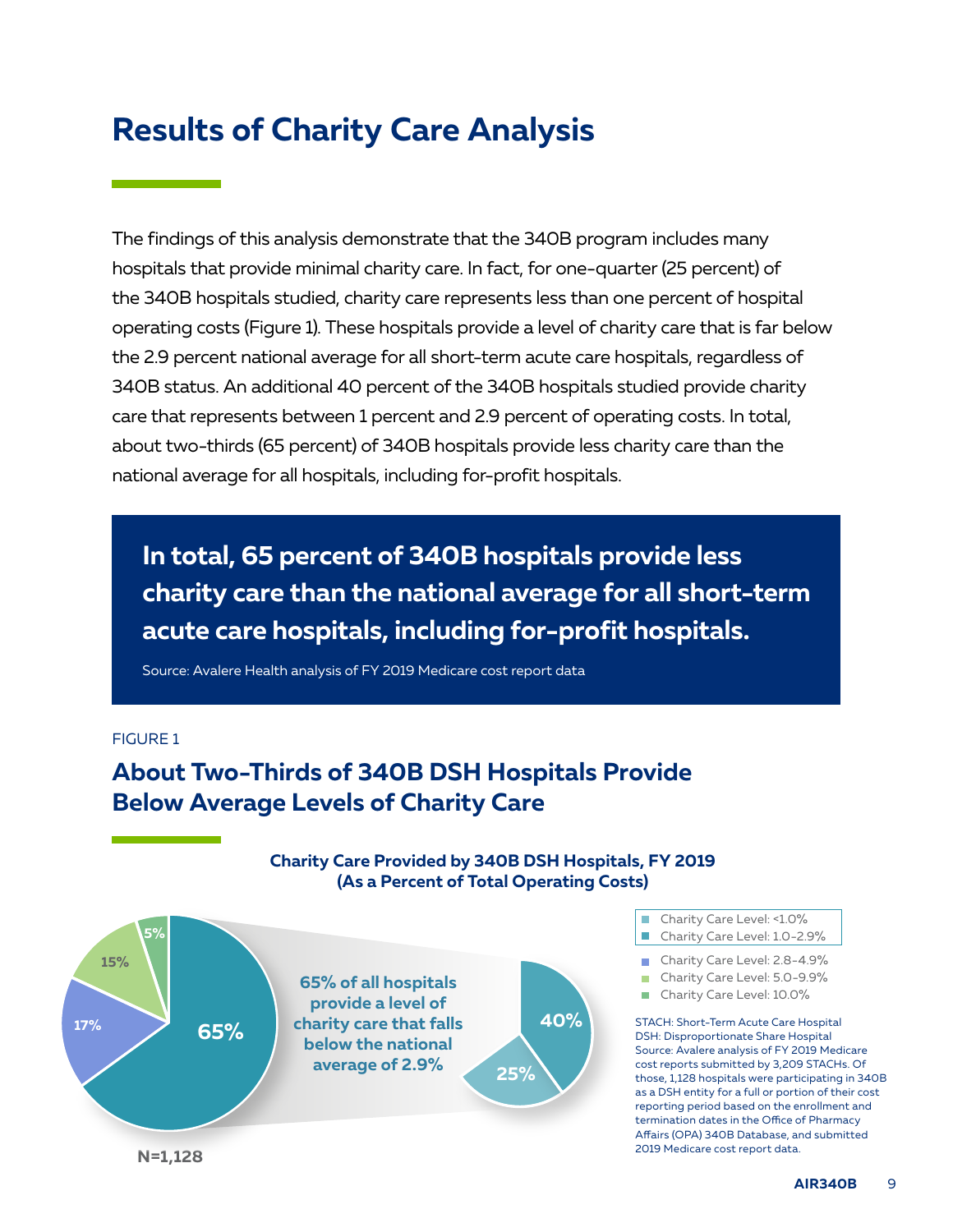An analysis of the Medicare cost report data also found that a minority of 340B DSH hospitals provide most of the charity care provided by all 340B hospitals. Specifically, 29 percent of 340B DSH hospitals provide 80 percent of the total charity care provided by all 340B DSH hospitals (Figure 2). Those same hospitals represent only 45 percent of total hospital beds in all 340B facilities. This finding is consistent with an IRS study that found just 9 percent of surveyed nonprofit hospitals were responsible for 60 percent of the community benefit expenditures provided by all of the nonprofit hospitals in the survey.<sup>27</sup>

#### FIGURE 2

### **29% of Hospitals Account for 80% of Charity Care Provided by All 340B DSH Hospitals in FY 2019**



#### **Charity Care Distribution (in Dollars) Among 340B DSH Hospitals**

Source: Avalere analysis of FY2019 Medicare cost reports submitted by 1,128 hospitals that were participating in 340B as a DSH entity for a full or a portion of their cost reporting period based on the enrollment and termination dates in the Office of Pharmacy Affairs (OPA) 340B Database.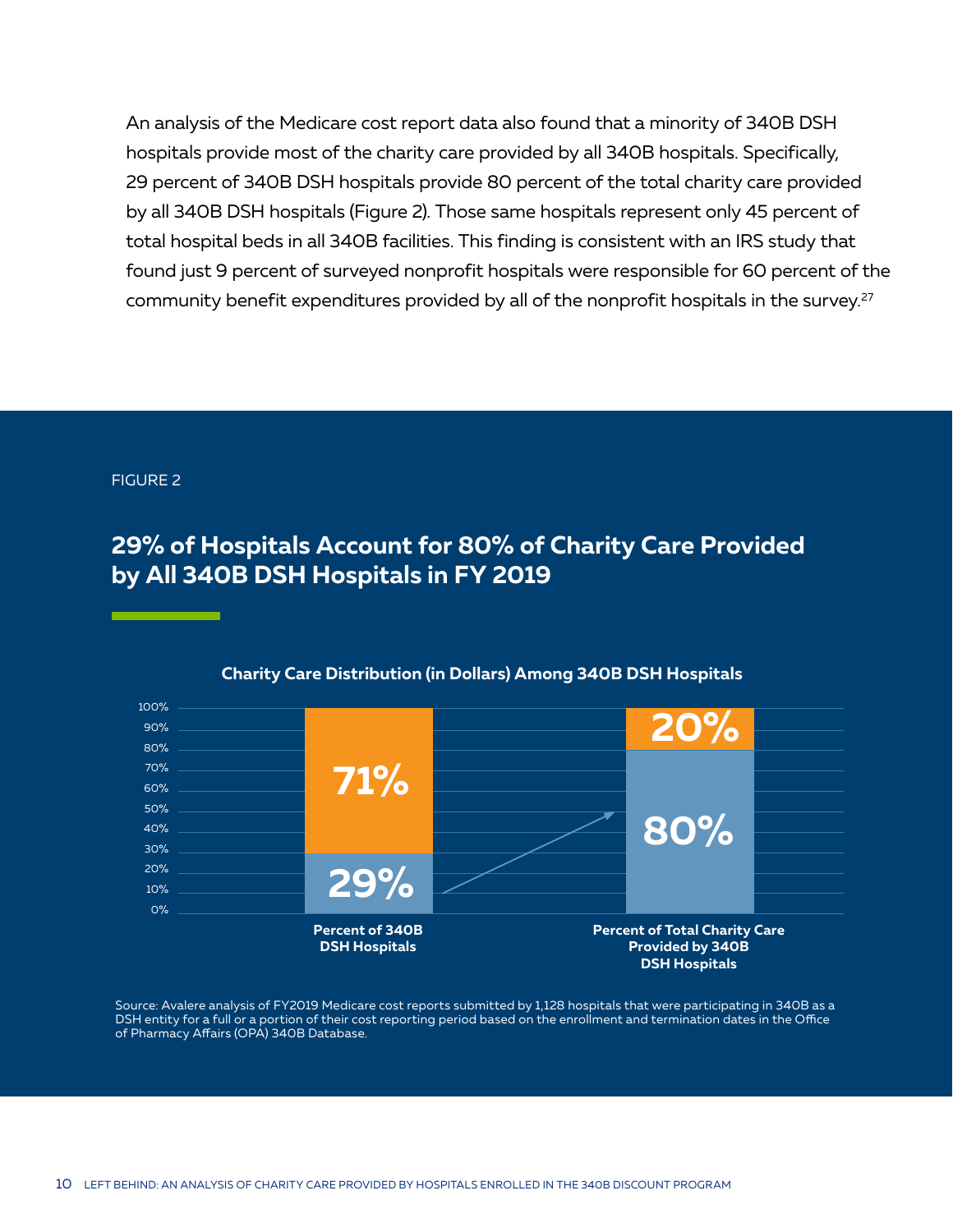## **Additional Sources of Government Funding for Hospitals**

Despite evidence that many hospitals (both 340B and non-340B) provide low rates of charity care, hospitals currently receive government funding from numerous sources to compensate them for the cost of providing charity care and to help absorb the cost of bad debt. Additionally, all hospitals (other than hospitals that are operated by state or local governments) that qualify for 340B are nonprofit, meaning they benefit from being exempt from federal, state, and local taxes. The tax benefits for nonprofit hospitals were most recently valued at \$24.6 billion in 2011.<sup>28</sup> A recent report found that "72 percent of private nonprofit hospitals had a fair share deficit, meaning they spent less on charity care and community investment than they received in tax breaks."29

Some sources of government funding are reported in the Medicare cost reports. The analysis of FY 2019 data found the total value of indirect medical education (IME) payments and Medicare DSH payments totaled \$14 billion for 340B DSH hospitals in 2019. Compared to non-340B shortterm acute care hospitals, 340B DSH hospitals receive payments that are more than twice as large (Figure 3) on average.

In addition to these regularly available sources of support, hospitals also received additional support during the COVID-19 pandemic. Hospitals received much of the \$178 billion in provider relief fund grants to help cover additional costs and reduced revenue due to the pandemic.30

#### FIGURE 3

### **The Average Additional Medicare Payment for a 340B DSH Hospital is Double Compared to any Other STACH in FY2019**

#### **Average Additional Medicare Payments Distribution (in \$Millions)**



Source: Avalere analysis of FY 2019 Medicare cost reports submitted by 3,209 STACHs. Of those, 1,128 hospitals were participating in 340B as a DSH entity for a full or portion of their cost reporting period based on the enrollment and termination dates in the Office of Pharmacy Affairs (OPA) 340B Database. Note: Inpatient Outlier Payments were unavailable for FY2019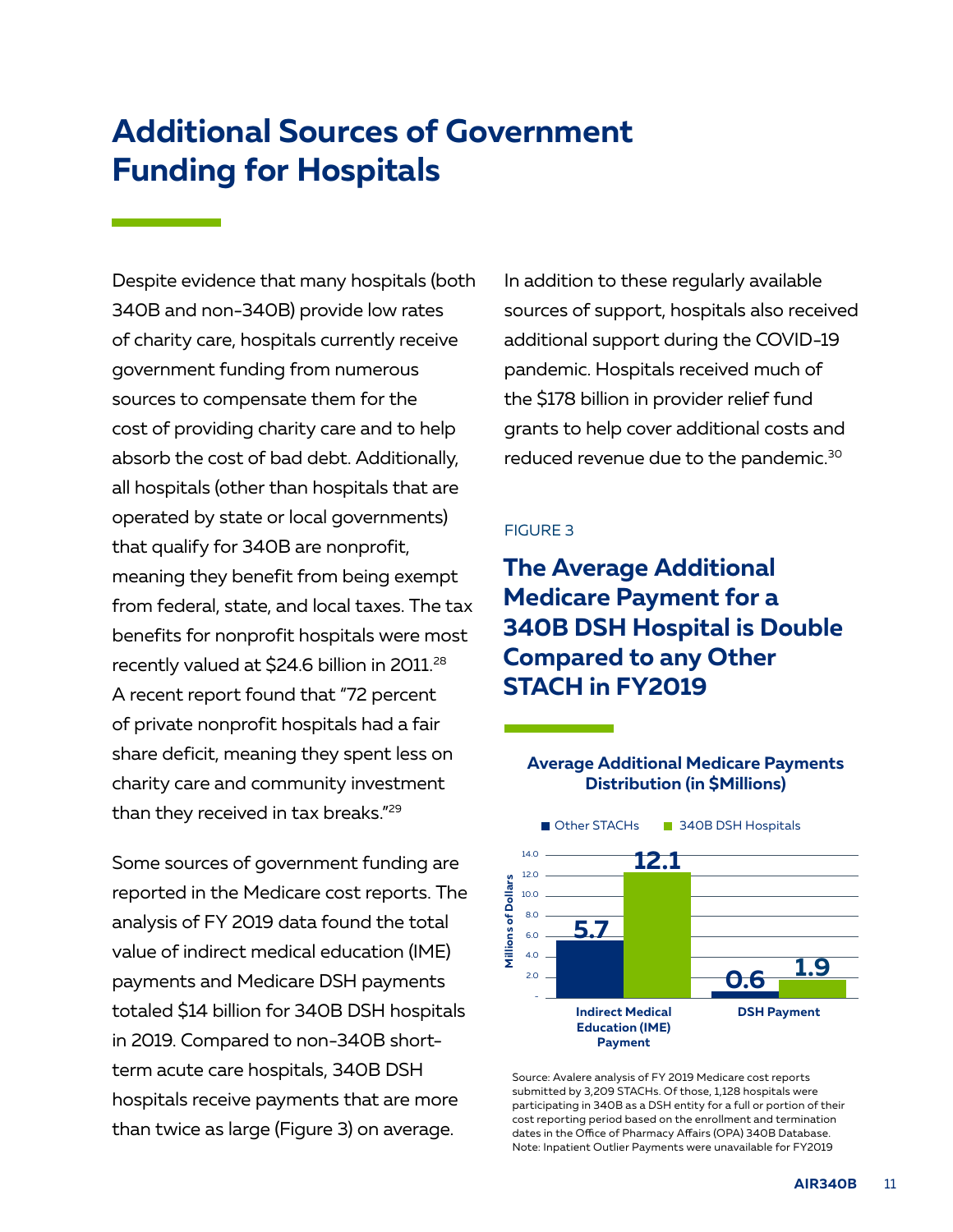## **Conclusion**

The 340B program was intended to support access to outpatient drugs for uninsured or vulnerable patients through safety-net facilities. The program's design allows eligible hospitals to benefit from steeply discounted prescription drug prices for all patients if they meet the program's eligibility criteria. The 340B program has grown from \$9 billion in sales at the discounted price in 2014 to \$38 billion in 2020.<sup>31</sup> Yet, this is the fourth iteration of this report spanning eight years and the findings remain the same: despite generating more and more revenue from the 340B program, participating hospitals continue to have low charity care rates, with most 340B hospitals providing below average levels of charity care. To promote a well-functioning 340B program designed to support access for needy patients, and underpinned by sound policy, Congress should reconsider the eligibility criteria for hospitals and incorporate a minimum hospital charity care requirement into 340B hospital eligibility rules.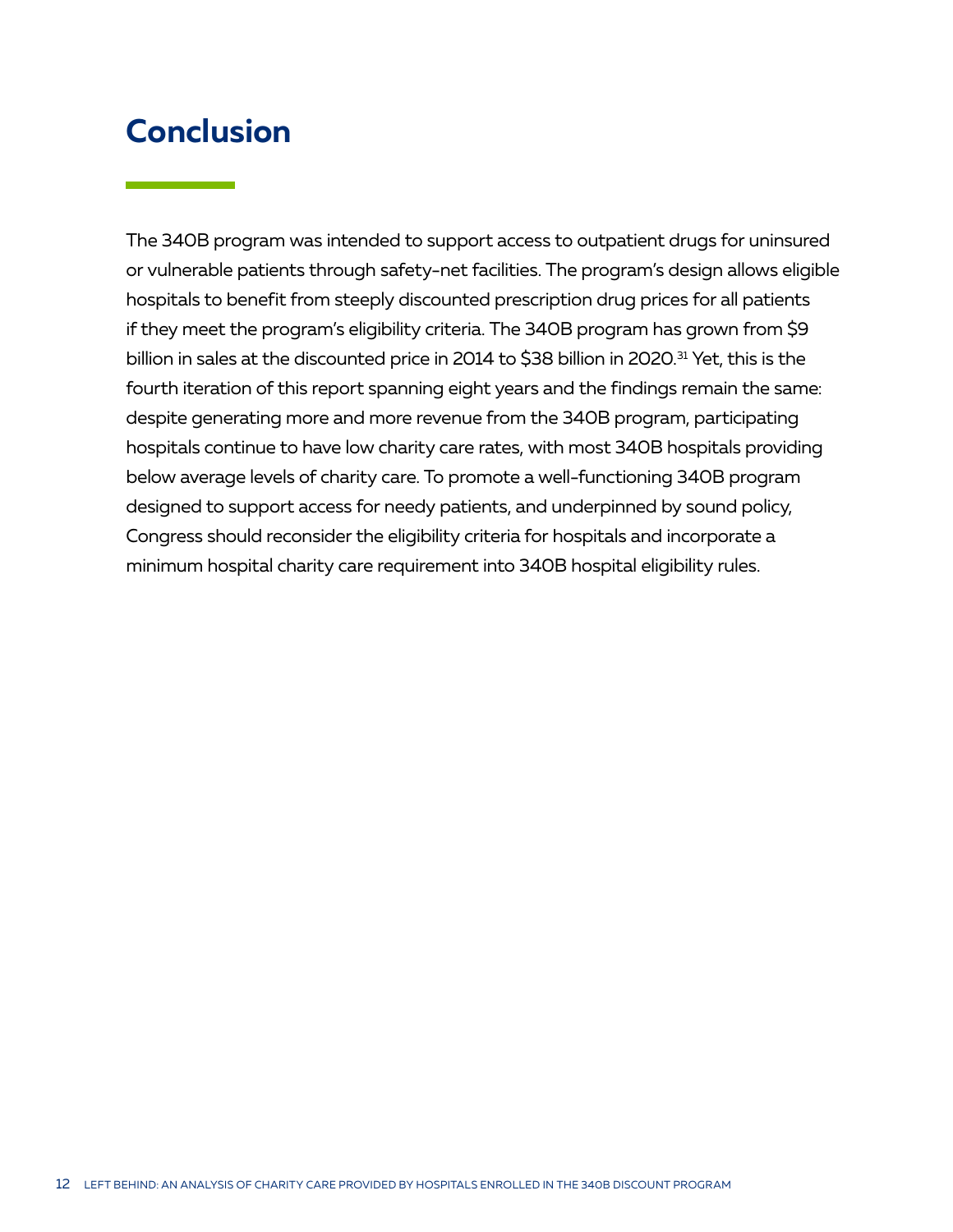## **Appendix A: Additional Information on Charity Care**

### **CHARITY CARE BACKGROUND**

Acute-care hospitals often provide charity care to patients who meet certain income requirements. The specific nature of charity care varies by hospital. The Affordable Care Act (ACA) added section 501(r) to the Internal Revenue Code, which requires nonprofit hospitals to meet four key requirements to continue to qualify for federal tax exemption. These four requirements include:

- Establish written financial assistance and emergency medical care policies;
- Limit the amounts charged for emergency or other medically necessary care to individuals eligible for assistance under the hospital's financial assistance policy to not more than the amounts generally billed to individuals who have insurance covering such care;
- Make reasonable efforts to determine whether an individual is eligible for assistance before engaging in extraordinary collection actions against the individual; and
- Conduct a community health needs assessment at least once every three years and adopt an implementation strategy to meet the community health needs identified through such assessment.<sup>32</sup>

Each individual hospital develops its own policy regarding the specific financial criteria for an individual treated in the hospital to qualify for charity care. The American Hospital Association's (AHA) voluntary policies and guidelines for hospitals suggest that care should be provided free of charge to patients below 200 percent of the federal poverty level who have "a level of [financial] assets appropriate for the community."33 However, hospitals are not obligated to follow those voluntary guidelines.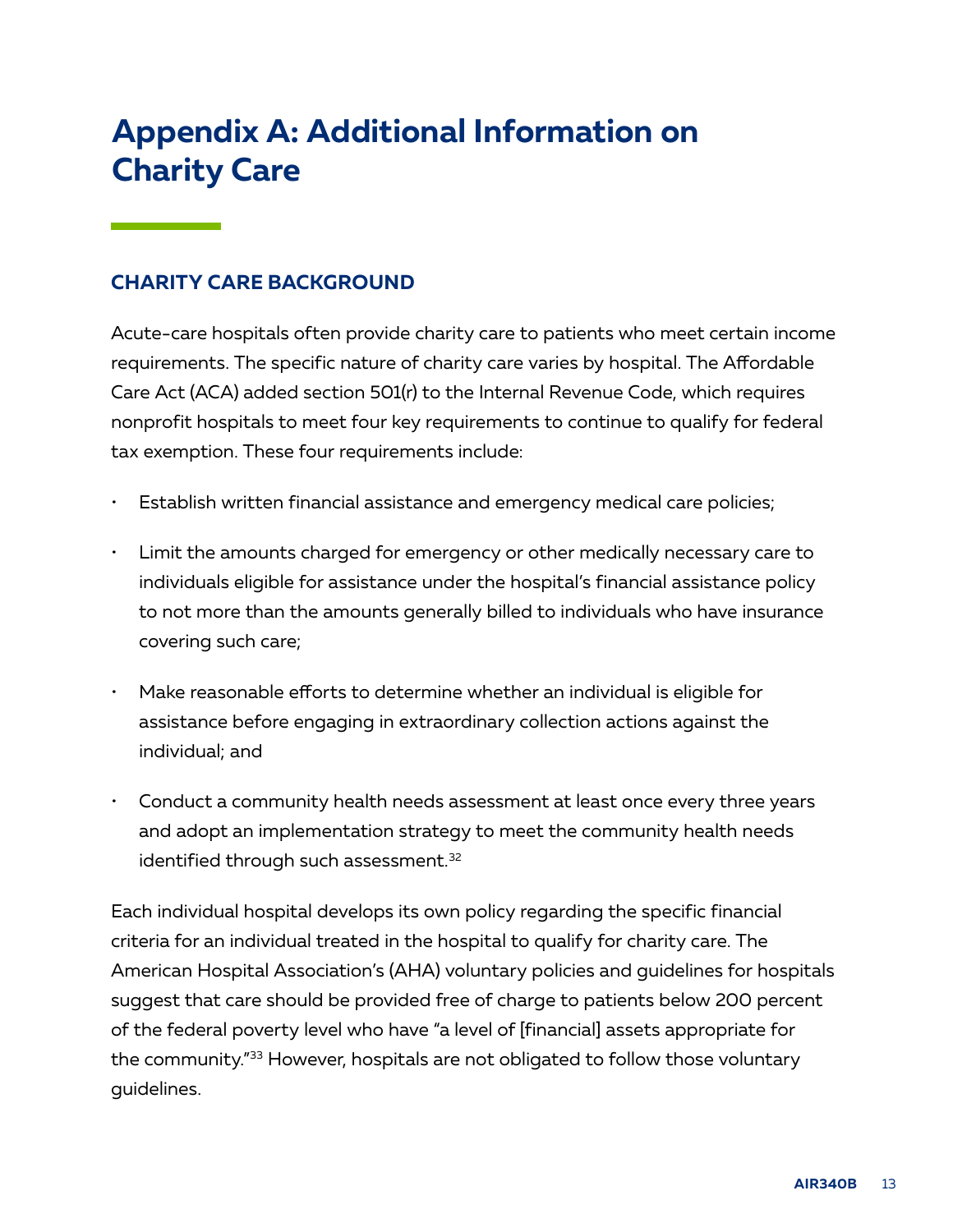### **CHARITY CARE DATA**

The charity care data analyzed in this report are taken from FY 2012-2019 Medicare cost reports. While the IRS 990 Schedule H forms also include data on charity care, the Medicare cost report forms were used because they include all hospitals, while the IRS forms are only available for non-public hospitals. Specifically, this analysis used the CMS- 2552-10 form, line 23 from worksheet S-10. This line represents the estimated cost of care that was provided to patients approved for charity care. To calculate this amount, hospitals first enter the total charges for care provided to patients approved for charity care on line 20 of the same worksheet.

After entering this amount, hospitals are then instructed to multiply this amount by the hospital-wide cost-to-charge ratio. This is the same ratio the Medicare program uses to convert Medicare charges into estimated costs when determining the payment rates under the Medicare Inpatient Prospective Payment System (IPPS) and Outpatient Prospective Payment System (OPPS).

Finally, hospitals are instructed to subtract any payment they have received from patients who were approved for partial charity care services. This final step is reflected in the amount listed on line 23 of the worksheet, which is the amount used in this report.

Table 1 provides an overview of the number and type of hospitals that were included in the charity care analysis.

| TABLE 1: NUMBER OF HOSPITALS INCLUDED IN THE ANALYSIS |                                             |                                                           |
|-------------------------------------------------------|---------------------------------------------|-----------------------------------------------------------|
| <b>TYPE OF HOSPITAL</b>                               | 340B DSH<br><b>Hospitals in</b><br>analysis | <b>Total STACHs</b><br>(340B and non-340B)<br>in analysis |
| <b>Short-Term Acute Care Hospitals</b>                | 1,128                                       | 3,209                                                     |
| Nonprofit                                             | 867                                         | 1,923                                                     |
| Government                                            | 240                                         | 474                                                       |
| Proprietary                                           | 21                                          | 812                                                       |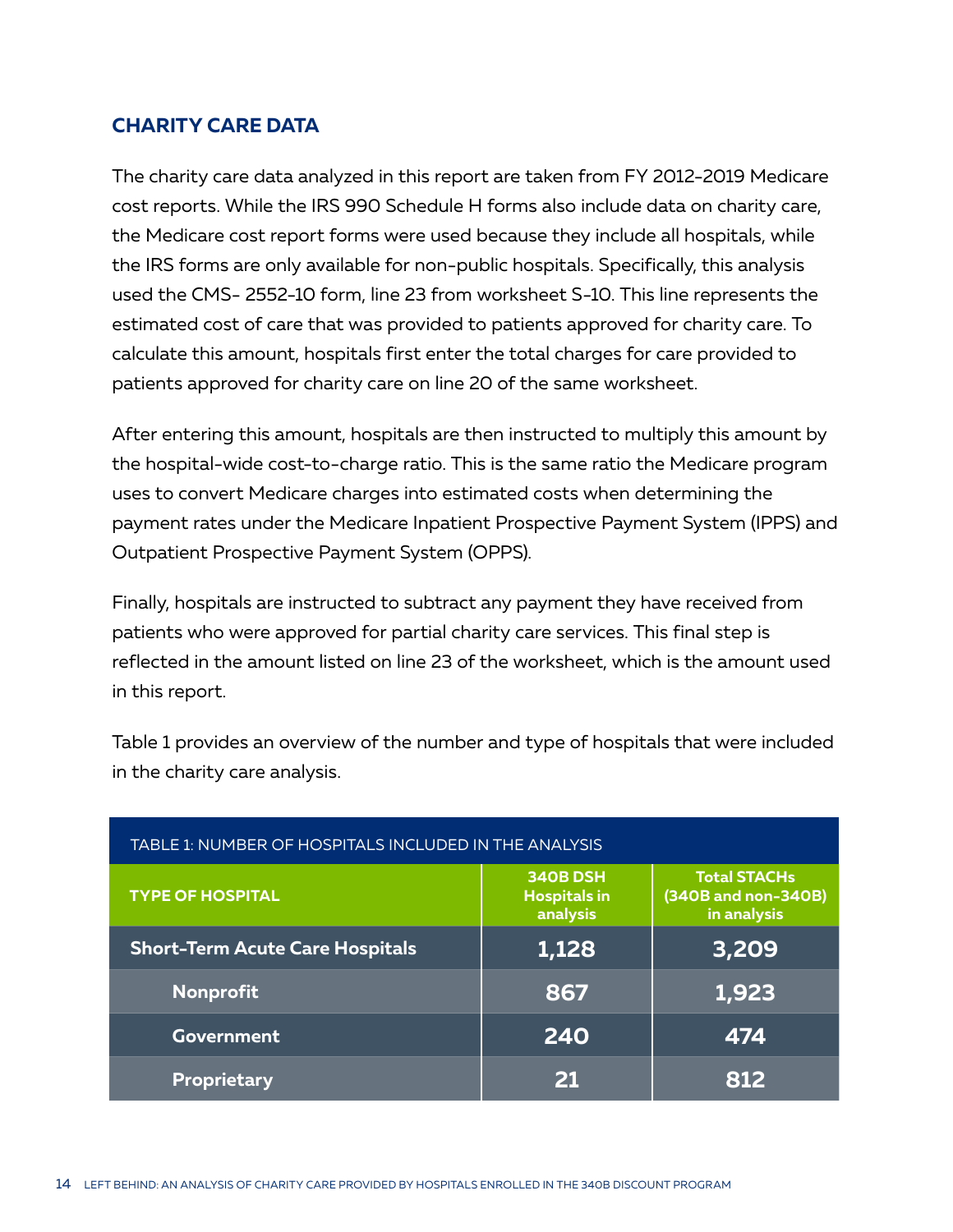## **Appendix B**

- 1. See 42 U.S.C. § 256b (the "340B statute").
- 2. AIR340B, "Left Behind: An Analysis of Charity Care Provided by Hospitals Enrolled in the 340B Discount Program," November 2019.
- 3. A. Fein. "Exclusive: The 340B Program Soared to \$38 Billion in 2020—Up 27% vs. 2019." Drug Channels. June 17, 2021. Available at: https://www.drugchannels.net/2021/06/exclusive-340b-program-soaredto-38.html.
- 4. AIR340B, "Left Behind: An Analysis of Charity Care Provided by Hospitals Enrolled in the 340B Discount Program," November 2019.
- 5. Government Accountability Office, "340 Drug Discount Program: Oversight of the Intersection with the Medicaid Drug Rebate Program Needs Improvement," GAO-20-212, January 2020; Government Accountability Office. Increased Oversight Needed to Ensure. Nongovernmental Hospitals Meet Eligibility Requirements, December 11, 2019; Government Accountability Office, Drug Discount Program: Federal Oversight of Compliance at 340B Contract Pharmacies Needs Improvement, GAO-18-480: Jun 28, 2018; Government Accountability Office, Medicare Part B Drugs: Action Needed to Reduce Financial Incentives to Prescribe 340B Drugs at Participating Hospitals. GAO-15-442. June 2015; Government Accountability Office. Drug Pricing: Manufacturer Discounts in the 340B Program Offer Benefits, but Federal Oversight Needs Improvement. September 23, 2011.
- 6. See, e.g., "Hearing Before the Committee on Labor and Human Resources," U.S. Senate, October 16, 1991; "Statement of the Pharmaceutical Manufacturers Association (PMA)" at 54 ("We understand that the introduction of the bill is a reaction to the price increases to the covered entities caused by the best-price provisions of the Medicaid Rebate Program. That could be addressed by adopting the same approach that is contained in the Department of Veterans Affairs Appropriation Act; namely, to exempt the prices to the covered entities from the Medicaid rebate best price calculations.")
- 7. See Veterans Health Care Act of 1992, Pub. L. 102-585, § 601 (exempting prices charged to 340B covered entities from the Medicaid "best price" calculation) and § 602 (creating the 340B program).
- 8. See 42 U.S.C. § 256b(a)(4)(e).
- 9. Schmitz R, Limpa-Amara S, Milliner-Waddell J et al. "The PHS 340B drug pricing program: results of a survey of eligible entities," Mathematica, Aug. 2004.
- 10. C. Hatwig, "340B Drug Pricing Program Update," AHA Annual Membership Meeting, May 2015.
- 11. In addition to DSH hospitals, qualifying children's hospitals, freestanding cancer hospitals, sole community hospitals, rural referral centers, and critical access hospitals can participate in the 340B program.
- 12. Centers for Medicare & Medicaid Services, "Medicare Disproportionate Share Hospital," Centers for Medicare & Medicaid Services: Medicare Learning Network, March 2021.
- 13. A. Vandervelde, "Growth of the 340b Program: Past Trends, Future Projections," Berkeley Research Group, December 2014.
- 14. GAO, "340B Drug Discount Program: Increased Oversight Needed to Ensure Nongovernmental Hospitals Meet Eligibility Requirements," GAO-20-108, December 2019.
- 15. GAO, "340B Drug Discount Program: Increased Oversight Needed to Ensure Nongovernmental Hospitals Meet Eligibility Requirements," GAO-20-108, December 2019.
- 16. U.S. House of Representatives Report accompanying H.R. Rep. 102-384 (II) (1992).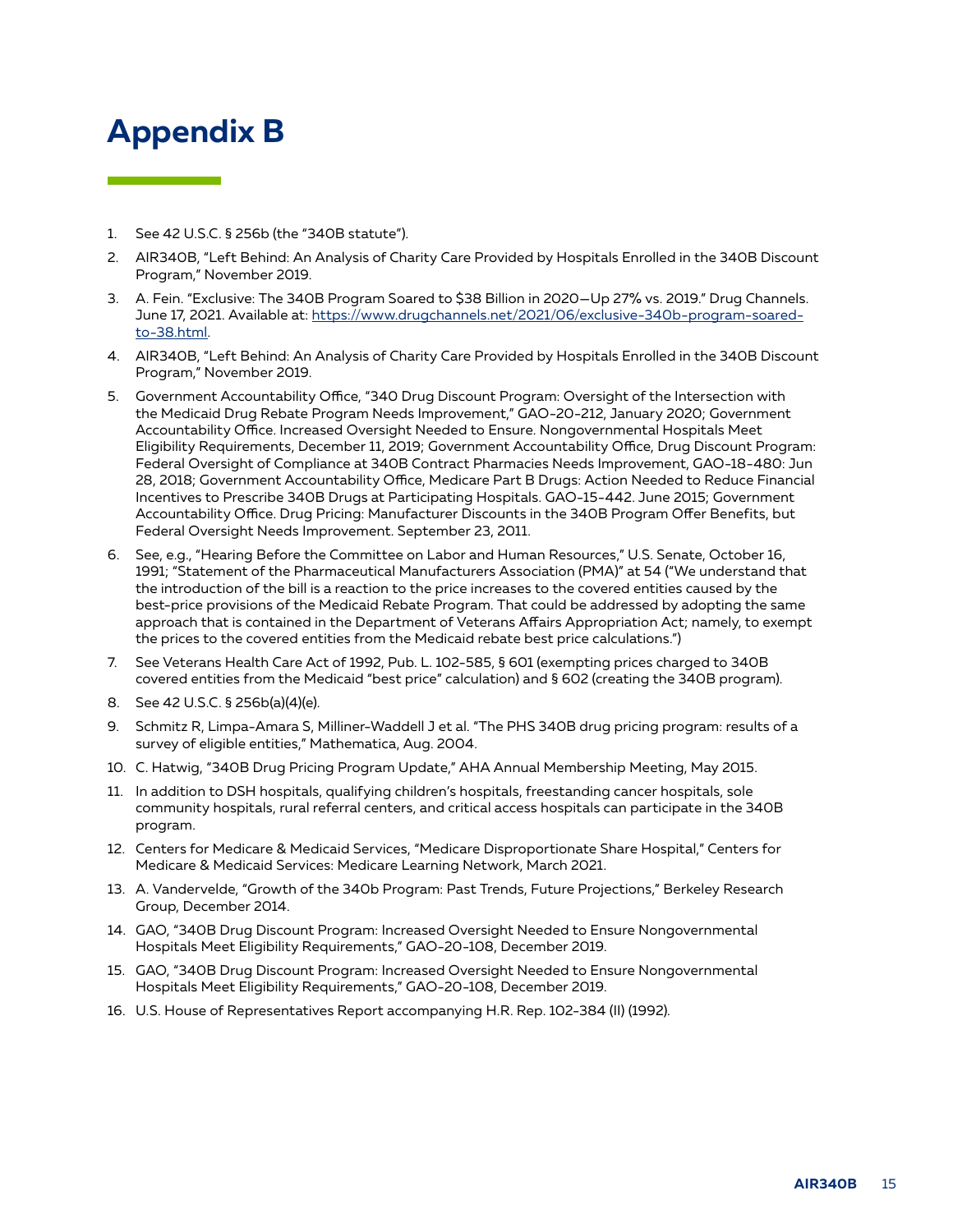- 17. GAO, "340B Drug Discount Program: Increased Oversight Needed to Ensure Nongovernmental Hospitals Meet Eligibility Requirements," GAO-20-108, December 2019.
- 18. GAO, "340B Drug Discount Program: HHS Uses Multiple Mechanisms to Help Ensure Compliance with 340B Requirements," GAO-21-107, December 2020.
- 19. GAO, "Drug Discount Program: Characteristics of Hospitals Participating and Not Participating in the 340B Program, June 2018; National Academy of Sciences, "Making Medicines Affordable: A National Imperative (2018)," November 2017.
- 20. GAO, "Drug Discount Program: Characteristics of Hospitals Participating and Not Participating in the 340B Program, June 2018.
- 21. Desai SM, McWilliams JM. 340B Drug Pricing Program and hospital provision of uncompensated care. Am J Manag Care. 2021 Oct;27(10):432-437.
- 22. GAO. Discount drug program. Federal oversight of compliance at 340B contract pharmacies needs improvement. Published June 2018. Accessed April 2021. https://www.gao.gov/assets/gao-18-480.pdf
- 23. National Academy of Sciences, "Making Medicines Affordable: A National Imperative (2018)," November 2017.
- 24. American Hospital Association, "Patient Billing Guidelines," April 2020. Available at: https://www.aha. org/standardsguidelines/2020-10-15-patient-billing-guidelines.
- 25. 26 USC § 501(r).
- 26. Patient Protection and Affordable Care Act, Disproportionate Share Hospital, Pub. L. No. 111-148, § 9007 (2011); Fed. Reg Vol. 79, No. 250 at 78954.
- 27. IRS, "Exempt Organizations Hospital Study Executive Summary of Final Report," February 2009.
- 28. Herring, et al, "Comparing the Value of Nonprofit Hospitals' Tax Exemption to Their Community Benefits," January 2018, Inquiry.
- 29. Lown Institute, "Lown Institute Hospitals Index," Available at: https://lowninstitute.org/projects/lowninstitute-hospitals-index/ (accessed Oct. 21, 2021).
- 30. N. Ochieng , J.F. Biniek, M. Musumeci and T. Neuman, "Funding for Health Care Providers During the Pandemic: An Update," KFF, Aug. 20, 2021.
- 31. A. Fein. "Exclusive: The 340B Program Soared to \$38 Billion in 2020—Up 27% vs. 2019." Drug Channels. June 17, 2021. Available at: https://www.drugchannels.net/2021/06/exclusive-340b-program-soaredto-38.html.
- 32. IRS, "Request for Comments Regarding Additional Requirements for Tax-Exempt Hospitals," Notice 2010- 39, http://www.irs.gov/pub/irs-drop/n-10-39.pdf.
- 33. American Hospital Association, "Patient Billing Guidelines," April 2020. Available at: https://www.aha. org/standardsguidelines/2020-10-15-patient-billing-guidelines.